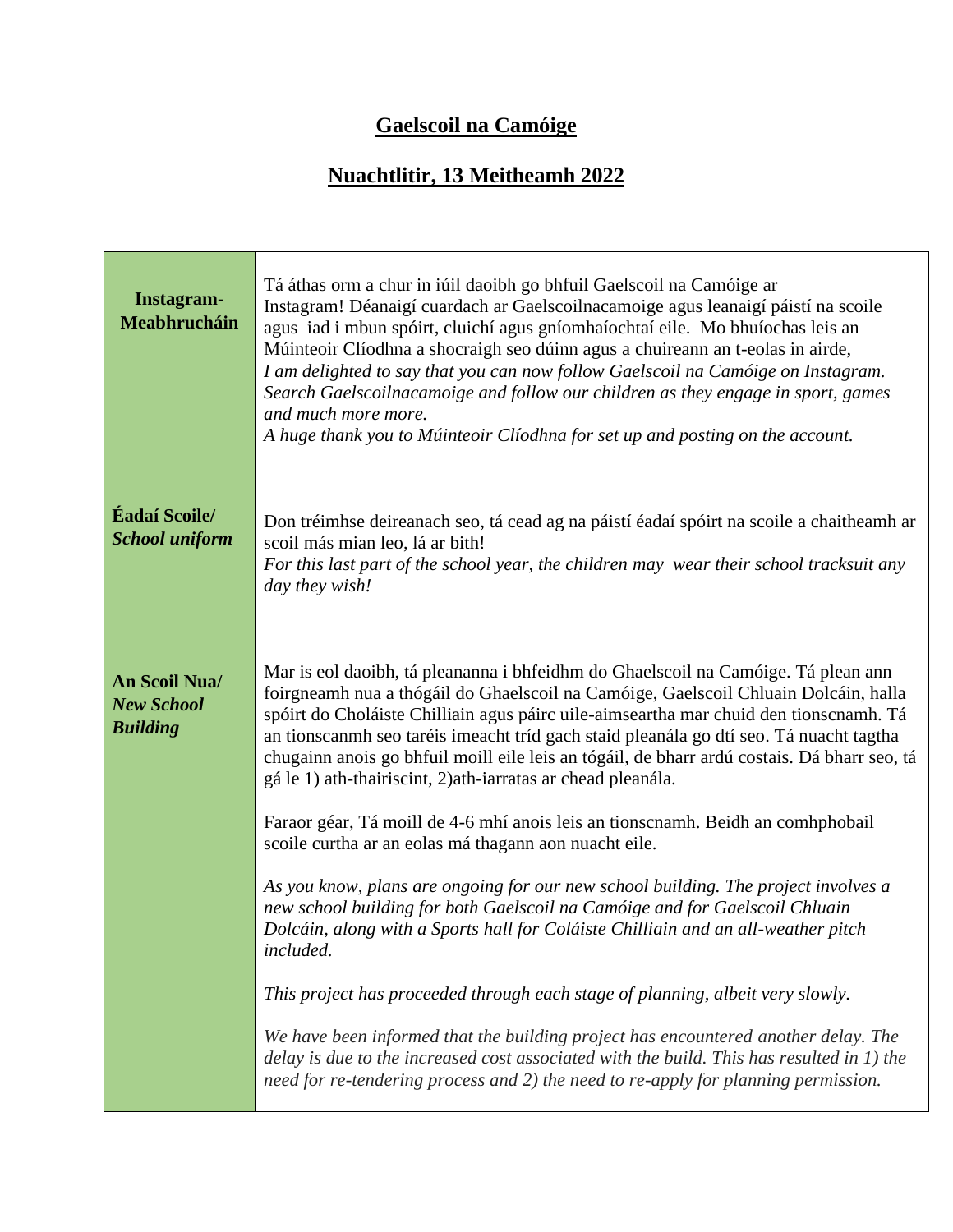|                                  | The Design Team are working along with the Department of Education to reduce the<br>delay as much as possible. Both the re-tendering process and the planning permission<br>application are permitted to run in conjunction with each other.<br>Ultimately, the project has been delayed by 4-6 months approx.<br>If we receive any further information, we will inform the school community.                                                                                                                                                                                                                                                                                                                                                                                                                                                                                                                                                                                                                                                                                                                                                                   |
|----------------------------------|-----------------------------------------------------------------------------------------------------------------------------------------------------------------------------------------------------------------------------------------------------------------------------------------------------------------------------------------------------------------------------------------------------------------------------------------------------------------------------------------------------------------------------------------------------------------------------------------------------------------------------------------------------------------------------------------------------------------------------------------------------------------------------------------------------------------------------------------------------------------------------------------------------------------------------------------------------------------------------------------------------------------------------------------------------------------------------------------------------------------------------------------------------------------|
| Lá Clainne/<br><b>Family Day</b> | Beidh CAIRDE ag eagrú an Lá Clainne don Satharn, 25 Meitheamh, 1-4 i.n sa scoil.<br>Beidh an t-uafás ar siúl, cluichí, ceol agus spraoi! Tá an-áthas orainn an lá seo a chur ar<br>fáil arís. Bíonn an lá seo go hálainn ar fad agus is deis dúinn ar fad teacht le chéile,<br>agus taitneamh a bhaint as an lá le chéile. Ar an lá, beidh an Crannchur Mór ar siúl ag<br>CAIRDE, agus beidh an t-ádh le teaghlach éigin an duais ba mhó- Dearbhán Centre<br>Parcs a aimsiú!!Ceannaígí bhur dticéid roimhré! Go n-éirí libh ar fad! CAIRDE are<br>planning the annual Family Day for Saturday, 25 <sup>th</sup> June from 1-4pm in the school yard.<br>The day will be packed with exciting entertainment for the children-face-painting,<br>sport, games and much more! We are delighted to see the return of this special day.<br>Also, there is extra excitement this year, where one lucky family will win a voucher for<br>Centre Parcs!! The exciting CAIRDE Raffle will take place, don't forget to buy your<br>tickets beforehand. Family Day is such a lovely event, where all families can come<br>together and enjoy the day, Huge thanks to CAIRDE. |
| Lá Spóirt/Sports<br>Day          | Beidh Lá Spóirt na scoile ar an gCéadaoin, 22 Meitheamh, ag brath ar an aimsir.<br>School sport's Day will take place on Wednesday, June 22nd, weather dependent.<br>The children can wear their school tracksuit or the summer school shorts on the day.<br>Sun cream will also be required as they will be outside all day. If the weather is very<br>bad we will postpone events and reschedule for the following day.<br>A Thuilleadh eolais le teacht/ More Information to follow                                                                                                                                                                                                                                                                                                                                                                                                                                                                                                                                                                                                                                                                          |
| Rang 6                           | Beidh Oíche Céimniú Rang 6 ar Dé Máirt 21 Meitheamh, 700i.n san Áras. A thuilleadh<br>eolais le teacht Rang 6 Graduation Night is planned for Tuesday $21^{st}$ June 7.00-<br>9.00pm. More information to follow.                                                                                                                                                                                                                                                                                                                                                                                                                                                                                                                                                                                                                                                                                                                                                                                                                                                                                                                                               |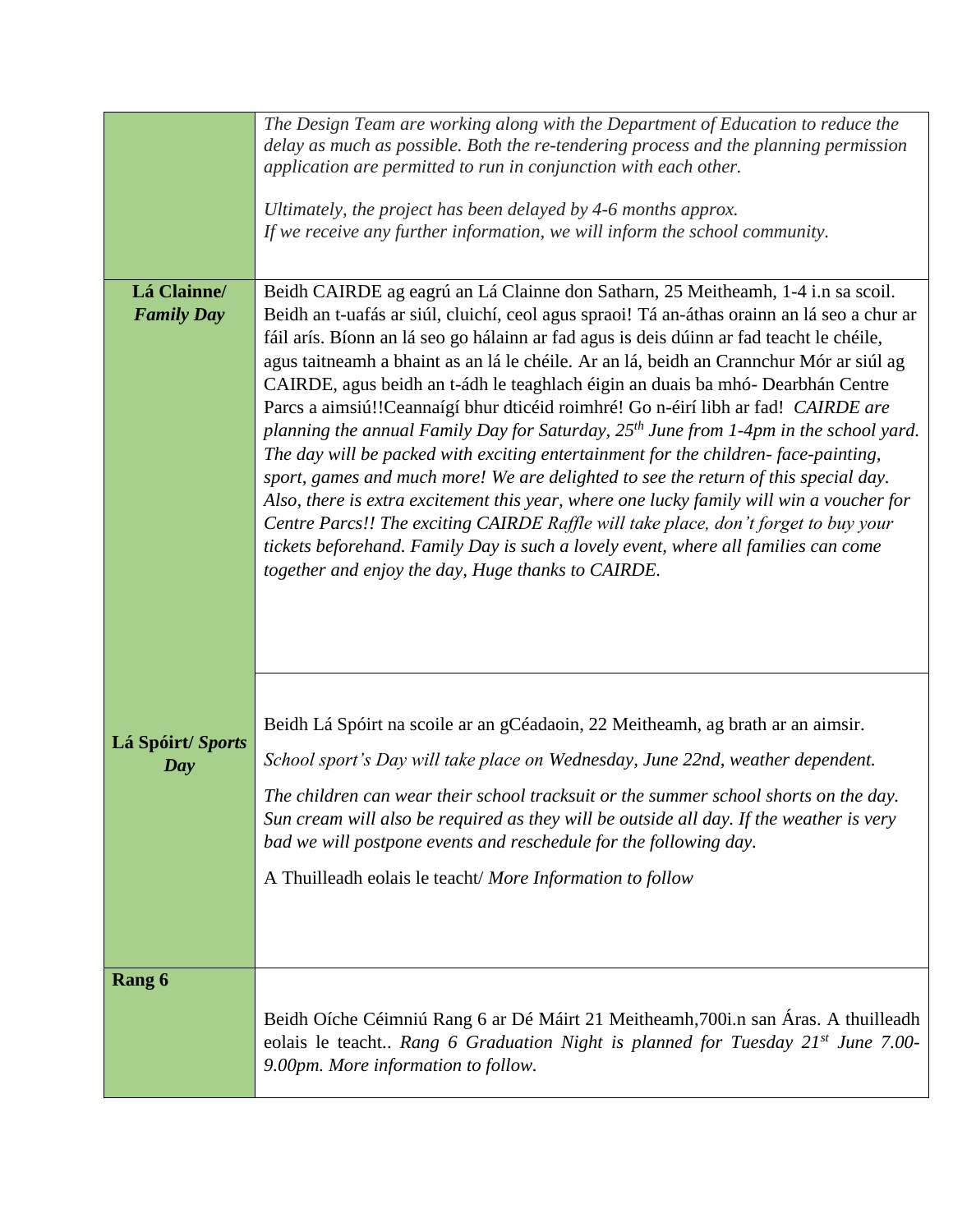| Lá Deireanach/<br><b>Last Day!</b>         | Beidh an scoil ag dúnadh ar Dé Cédaoin 29 Meitheamh 12.00. The school will close on<br>Wednesday $29^{th}$ June at 12.00 for all classes.                                                                                                                                                                                                                                                                                                                                                                                                                                                                                                                                                                                     |
|--------------------------------------------|-------------------------------------------------------------------------------------------------------------------------------------------------------------------------------------------------------------------------------------------------------------------------------------------------------------------------------------------------------------------------------------------------------------------------------------------------------------------------------------------------------------------------------------------------------------------------------------------------------------------------------------------------------------------------------------------------------------------------------|
|                                            |                                                                                                                                                                                                                                                                                                                                                                                                                                                                                                                                                                                                                                                                                                                               |
| <b>An Fhoireann</b><br><b>Scoile 22/23</b> | Seo thíos na múinteoirí/ ranganna eagraithe don bhliain seo chugainn. Please see below<br>the teacher/class allocations below:                                                                                                                                                                                                                                                                                                                                                                                                                                                                                                                                                                                                |
|                                            | Naí Bheaga: Múinteoir Clíodhna                                                                                                                                                                                                                                                                                                                                                                                                                                                                                                                                                                                                                                                                                                |
|                                            | Naí Mhóra: Múinteoir Bríd                                                                                                                                                                                                                                                                                                                                                                                                                                                                                                                                                                                                                                                                                                     |
|                                            | Rang 1: Múinteoir Sharon, Múinteoir Sinéad Nic Aonghusa                                                                                                                                                                                                                                                                                                                                                                                                                                                                                                                                                                                                                                                                       |
|                                            | Rang 2: Múinteoir Niamh                                                                                                                                                                                                                                                                                                                                                                                                                                                                                                                                                                                                                                                                                                       |
|                                            | Rang 3: Múinteoir Sandra                                                                                                                                                                                                                                                                                                                                                                                                                                                                                                                                                                                                                                                                                                      |
|                                            | Rang 4: TBC/Le cinntiú                                                                                                                                                                                                                                                                                                                                                                                                                                                                                                                                                                                                                                                                                                        |
|                                            | Rang 5 (Shauna at present): Múinteoir Laura                                                                                                                                                                                                                                                                                                                                                                                                                                                                                                                                                                                                                                                                                   |
|                                            | Rang 5 (Niamh at present): Múinteoir Caitríona                                                                                                                                                                                                                                                                                                                                                                                                                                                                                                                                                                                                                                                                                |
|                                            | Rang 6: Múinteoir Eimear                                                                                                                                                                                                                                                                                                                                                                                                                                                                                                                                                                                                                                                                                                      |
|                                            | Oideachas Speisialta/ Special Education: 1) Múinteoir Sorcha, 2) Múinteoir Shauna,<br>3)TBC                                                                                                                                                                                                                                                                                                                                                                                                                                                                                                                                                                                                                                   |
|                                            | Cúntóirí/SNA: Bríd, Áine, Dee                                                                                                                                                                                                                                                                                                                                                                                                                                                                                                                                                                                                                                                                                                 |
|                                            |                                                                                                                                                                                                                                                                                                                                                                                                                                                                                                                                                                                                                                                                                                                               |
| <b>Buíochas</b>                            | Ba mhaith liom mo bhuíochas ó chroí a ghabháil le CAIRDE. D'oibrigh tuismitheoirí<br>na scoile go dian i rith na bliana, le h-airgead a thiomsú agus gníomhaíochtaí a h-eagrú.<br>Bhí ról lárnach ag CAIRDE, i bhforbairt suíomh fisiciúl na scoile, rud a chuireann go<br>mór le atmasféar agus timpeallacht na scoile. Ba mhaith liom mo bhuíochas a ghabháil<br>le Aoife Hogan agus le Julie de Búrca ach go háirithe, agus na tuistí go léir, a oibríonn<br>ar son na scoile i gcónaí! Daoine ar nós Ian de Bhailis, Brian Power agus Paul Keegan<br>a chabhraíonn go mór linn sa chúlra. I mbliana, bhailigh Paul €210 don scoil, tré<br>ghrianghrafanna den Chéad Chomaoineach a ghlacadh agus a dhíol. Tuiste John Mac |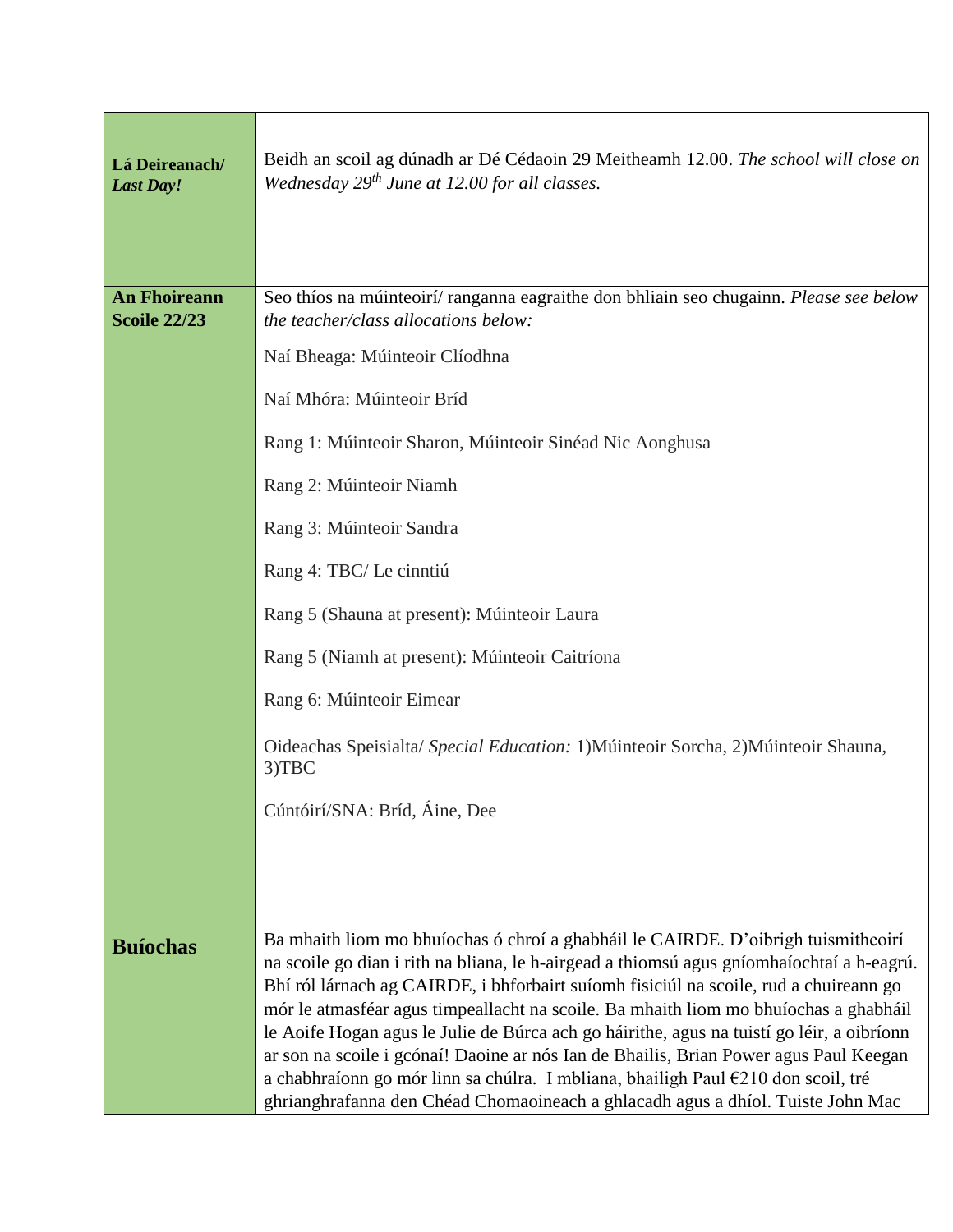|               | Lochlainn a chur ceardlann eolaíochta ar fáil i mbliana, ár mbuíochas leat! Duine eile a<br>oibríonn sa chúlra ná Mícheál Murphy. D'fhreastail a gharpháistí, ar an scoil fadó.<br>Cuireann Mícheál físeán fíor speisialta le chéile, lán le chuimhneacháin na bpáistí, do<br>thuismitheoirí Rang 6 gach bliain. Téann airgead tiomsaithe ó dhíolacháin na bhfíseáin<br>go Gaelscoil na Camóige. Go raibh míle maith agaibh go léir!<br>I would like to sincerely thank all members of CAIRDE for all their hard work                                                                                                                                                                                                                                                                                                                                                                                                                                                                                                                                                                                                                                              |
|---------------|--------------------------------------------------------------------------------------------------------------------------------------------------------------------------------------------------------------------------------------------------------------------------------------------------------------------------------------------------------------------------------------------------------------------------------------------------------------------------------------------------------------------------------------------------------------------------------------------------------------------------------------------------------------------------------------------------------------------------------------------------------------------------------------------------------------------------------------------------------------------------------------------------------------------------------------------------------------------------------------------------------------------------------------------------------------------------------------------------------------------------------------------------------------------|
|               | throughout the school year. CAIRDE worked tirelessly, raising money and organizing<br>activities. CAIRDE played a central role in the development of the school yard, adding<br>hugely to the atmosphere and learning environment in the school. I would like to<br>especially thank Aoife Hogan and Julie de Búrca for all their work, and of course there<br>are a large number of parents working behind the scenes, on behalf of the school. A<br>huge thank you to every one of you! Parents like Ian de Bhailis, Brian Power and Paul<br>Keegan, who help out in the background. Paul raised $\epsilon$ 210 this year for the school,<br>through the sale of Communion Photos. A parent, John Mac Lochlainn, who gave his<br>time to arrange a Science Workshop for $4^{th}$ Class, many thanks. Another important<br>person, is Mícheál Murphy. Mícheal's grandchildren attended Gaelscoil na Camóige,<br>some years ago, however, Mícheál continues to support our school. He creates the<br>most beautiful video of memories, for the parents of $6th$ Class, every year. The proceeds<br>from the sale of this video is donated to Gaelscoil na Camóige. |
|               | Our school greatly appreciates the support, work and generosity of the entire school<br>community, Ní neart go cur le chéile                                                                                                                                                                                                                                                                                                                                                                                                                                                                                                                                                                                                                                                                                                                                                                                                                                                                                                                                                                                                                                       |
| <b>CAIRDE</b> | Dia daoibh,                                                                                                                                                                                                                                                                                                                                                                                                                                                                                                                                                                                                                                                                                                                                                                                                                                                                                                                                                                                                                                                                                                                                                        |
|               | Thank you so much for all your generous Tombola (Raffle) prizes for the family day.<br>Our last collection day for a donation is Monday 20th June, 8.40-8.50am.<br>Family day will take place on Saturday 25th June 1 - 4pm and you are all<br>cordially invited! It will be a really fun day full of games, food, chats and of course<br>the Raffle Draw! Bring your picnic rugs if the weather is good. We hope to see you all<br>there.                                                                                                                                                                                                                                                                                                                                                                                                                                                                                                                                                                                                                                                                                                                         |
|               | <b>Summer Raffle</b>                                                                                                                                                                                                                                                                                                                                                                                                                                                                                                                                                                                                                                                                                                                                                                                                                                                                                                                                                                                                                                                                                                                                               |
|               | We hope you are finding a few family members and friends to buy a Summer<br>Fundraiser raffle ticket! A reminder that days to bring in your sold ticket stubs and<br>money are Monday and Friday mornings 8.40 - 9.00am on the clós! If it is easier for<br>you to pay online, you can do that through a gofundme link here:<br>https://gofund.me/ffde2677<br>(NB: Please make sure if you do use this method of payment put on your raffle stubs                                                                                                                                                                                                                                                                                                                                                                                                                                                                                                                                                                                                                                                                                                                  |